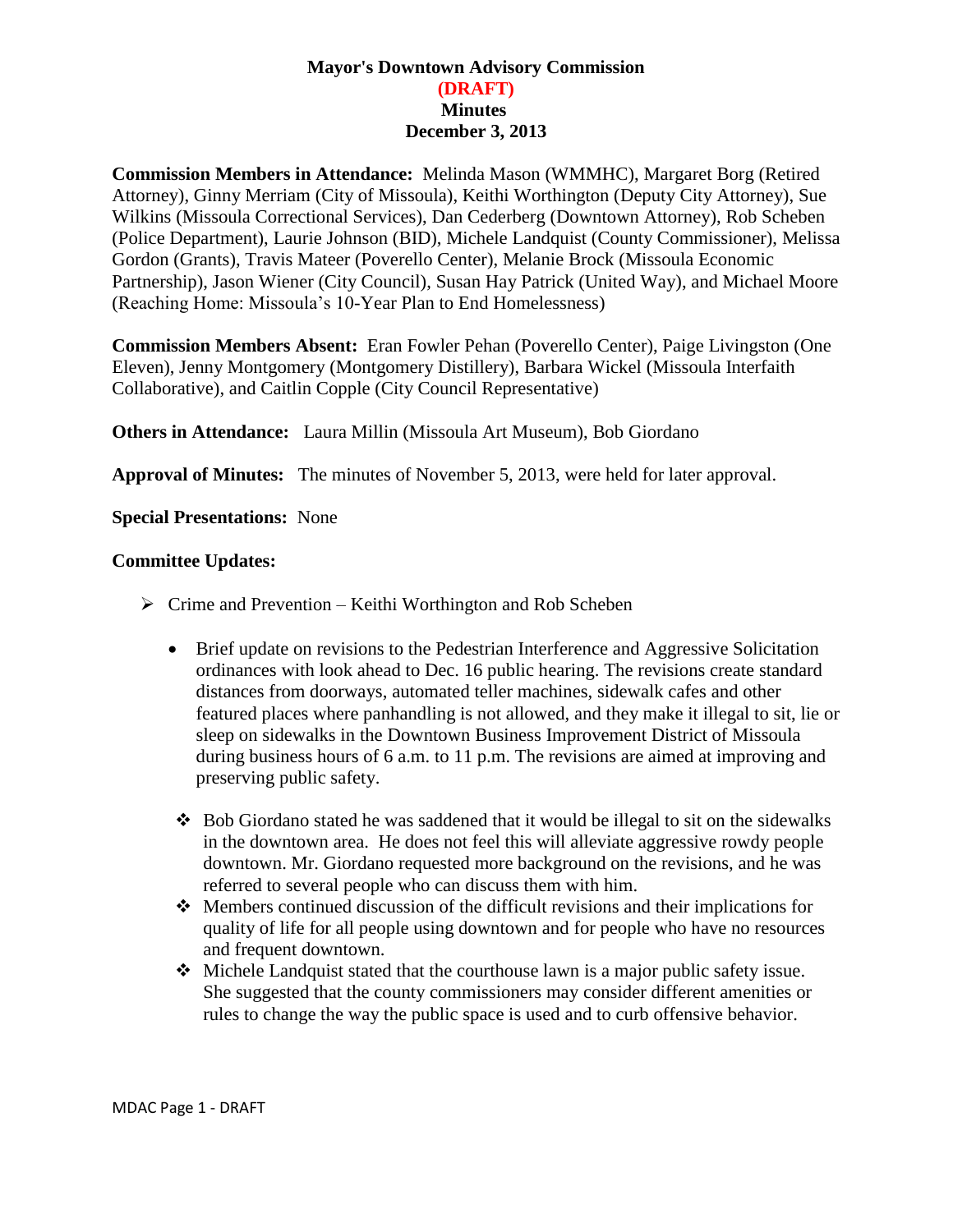- $\triangleright$  Real Change Promotion Ginny Merriam, Eran Fowler Pehan, Laurie Johnson
	- Brief update on recent meeting with BID board and season end
		- Only \$1,190 was collected for the year.
		- BID suggested a brainstorming session about Real Change and a new direction for the program. The committee will plan a brainstorming event with stakeholders including MDAC members along with Business Improvement District, Missoula Downtown Association and others, for January or February.
- $\triangleright$  Built Environment Margaret Borg
	- MAM Art Park Plaza Update with Laura Millin of the Missoula Art Museum (MAM)

The discussion was as follows:

The Art Park Plaza project is a collaboration among the Missoula Art Museum; the City of Missoula including MDAC and the Parks and Recreation Department; and Adventure Cycling. It will create an art park/sculpture garden on the north side of the art museum that includes seating, outdoor art, performance space and a Portland Loo public restroom.

- $\cdot \cdot$  The project earned initial support in summer 2013 from the Downtown Business Improvement District of Missoula, the Missoula Downtown Association and Destination Missoula.
- The art park project will create new hardscape plaza on both sides of East Pine Street between the art museum and Adventure Cycling.
- $\div$  The City will be the construction manager of the art park. Millin and the MAM staff raised an initial \$20,000 to begin design. The steering committee recently chose SPVV Landscape Architects of Spokane after evaluating responses to an RFP. The steering committee will plan a public design charrette with SPVV to be held in late January or early February. Once the design is in place, major public fundraising will begin.
- \$130,000 needs to be raised for the Portland Loo.
- Nancy Rittel of the Department of Grants and Community Programs is currently working on grants for this project.
- Currently, available space is being discussed for performances and art.
- $\triangleright$  Human Services Jason Wiener and Susan Hay Patrick with Michael Moore
	- Update on Reaching Home: Missoula's 10-Year Plan to End Homelessness, first Steering Committee meeting
		- $\hat{\mathbf{v}}$  The first meeting with potential members of a new steering committee was held. Members will need to be officially appointed by the mayor and the county commissioners.
		- $\triangle$  The purpose of the committee is to educate the public on the plan, oversee its implementation and solicit funds.